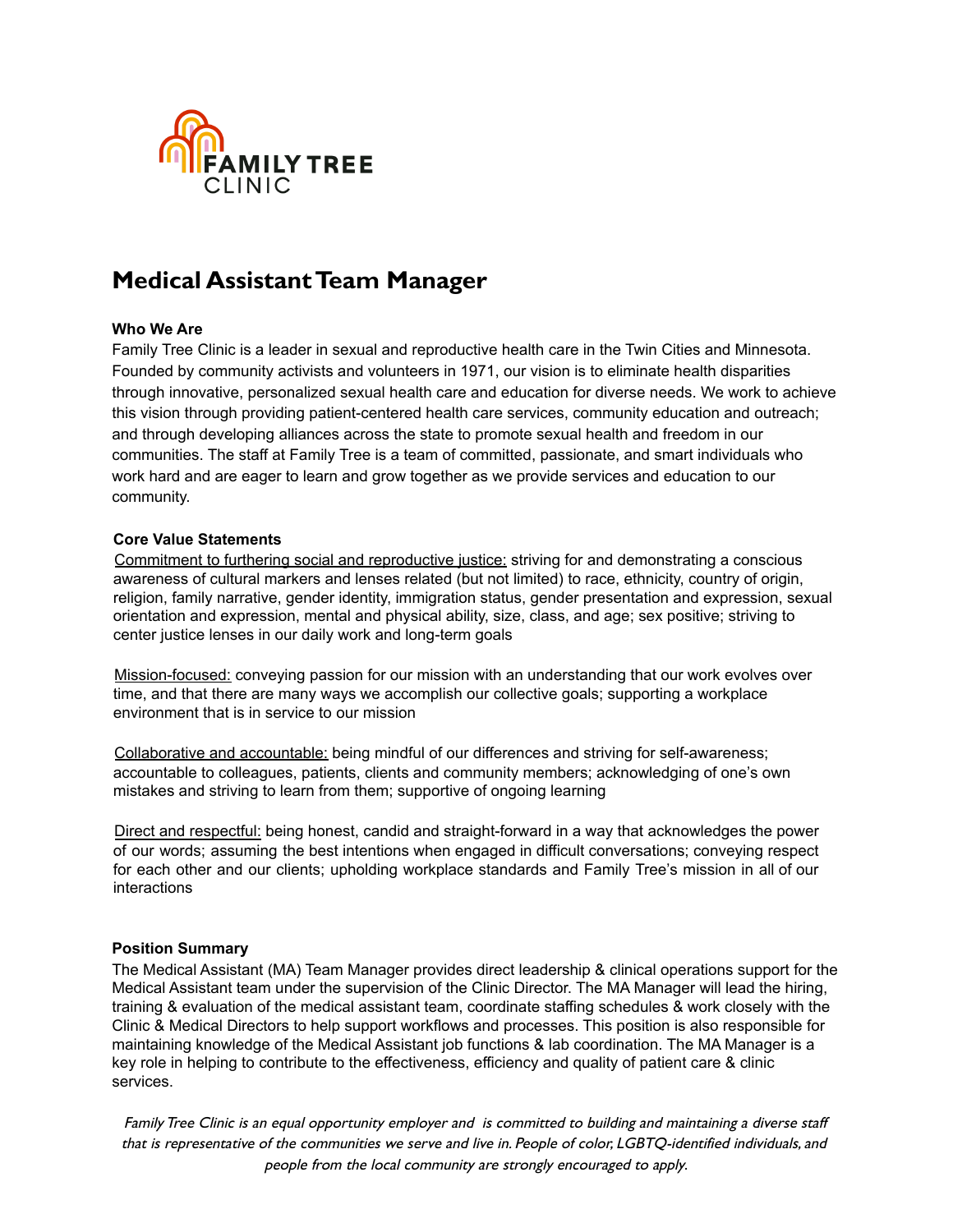

### **Primary Duties:**

- Supervise, lead, & support a team of Medical Assistants in daily clinic operations, working under the direction of the Clinic Director and Medical Director
- Work collaboratively with clinic leadership & management teams to develop, implement, & enforce clinical processes, policies & procedures
- Help to ensure smooth and efficient clinic operations and high quality, patient-centered, trauma informed care
- Learn the Medical Assistant role & be able to perform all functions, including rooming patients, collecting labs, & integrating into the clinical workflow
- **●** Lead by example to support a positive workplace and uphold Family Tree Clinic's core values

### **Supervisory Responsibilities:**

- Supervise and manage the full employment cycle for Medical Assistants under the guidance of the Clinic Director, including interviewing, hiring, performance evaluation & termination
- Hold regular department meetings
- Oversee staffing needs by creating schedules, managing time off requests & sick calls to ensure appropriate coverage to meet the clinic needs for effective daily operations
- Facilitate onboarding & training for Medical Assistant team members
- Delegate tasks to Medical Assistant team as necessary

### **Collaborative responsibilities:**

- Work closely with the Clinic Director, Medical Director, Clinic Operations Specialist, clinician team, & clinical support team to ensure smooth and efficient clinic operations and high quality, patient-centered care
- Participate in organizational trainings, workshops, and meetings focused on racial justice & anti-oppression as able
- Work with the Clinic Director & Clinic Operations Specialist to ensure compliance with all state and federal laws related to clinic operations.
- Partner with the Clinic Operations Specialist for supply & inventory processes
- Partner with contracted Lab Consultant for lab coordination
- Ensure the safety of patients & staff

#### **Department coordination responsibilities:**

Understanding of patient visits, including education on birth control, family planning, all options counseling, STI screening & prevention, immunizations & injections, rapid HIV testing, & injection teaching

FamilyTree Clinic is an equal opportunity employer and is committed to building and maintaining <sup>a</sup> diverse staff that is representative of the communities we serve and live in. People of color, LGBTQ-identified individuals, and people from the local community are strongly encouraged to apply.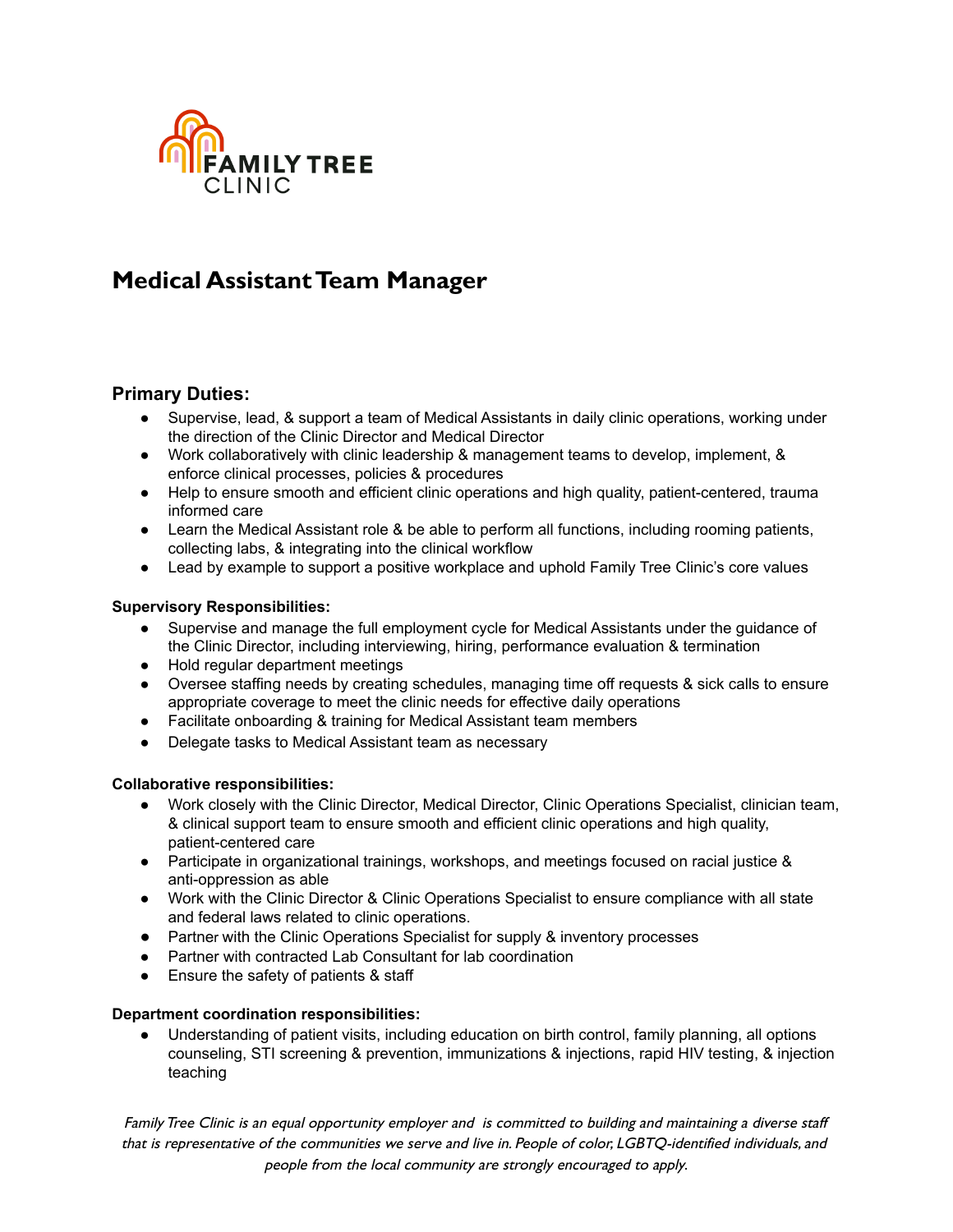

- Assist with coordinating routine clinic maintenance responsibilities including, but not limited to: stocking supplies, inventory control, and general clinic cleaning
- Provide excellent patient experience & patient recovery

### **Additional Duties :**

● Perform additional tasks and responsibilities as assigned

## **Qualifications**

**Required:**

- At least 2 years supervisory experience
- Current Certified Medical Assistant, LPN, or RN license, or similar qualification
- Experience working in a medical setting, such as hospital, clinic, or laboratory
- Ability and willingness to challenge and change systemic and personal actions and behaviors that contribute to systems of oppression.
- Ability to communicate clearly, compassionately, directly and openly, including strong oral and written communication skills, & ability to have difficult conversations

### **Preferred:**

- Experience in a training role
- Experience positively leading or supervising a team through change
- Language skills in ASL, Spanish, Somali, Oromo, Hmong, or another language common in the Twin Cities
- Background or strong interest in reproductive health, sexual health, LGBTQ health or community health & wellness

### **Salary & Benefits:**

Starting hourly wage is \$23 or higher based on licensure, experience and qualifications beyond what is required in the job description;

This is a benefits-eligible position, with paid holiday, vacation and sick time, and 2% employer matched 401k, medical insurance, dental insurance, vision insurance, life insurance and long-term disability insurance.

**Hours:** 40 hours per week on site; Occasional evenings & weekends required

### **Supervisor:** Nyssa Krause, Clinic Director

FamilyTree Clinic is an equal opportunity employer and is committed to building and maintaining <sup>a</sup> diverse staff that is representative of the communities we serve and live in. People of color, LGBTQ-identified individuals, and people from the local community are strongly encouraged to apply.